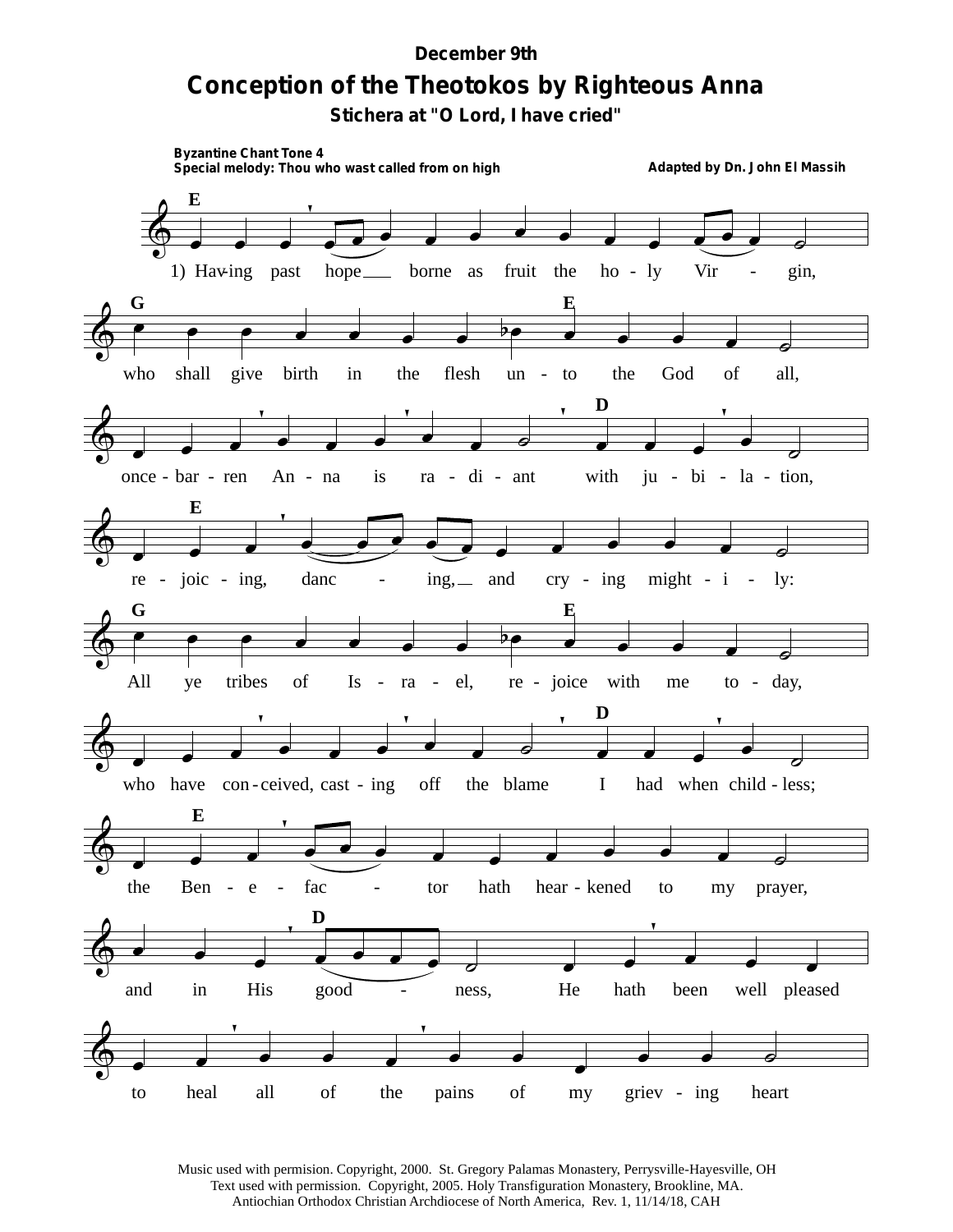

Music used with permision. Copyright, 2000. St. Gregory Palamas Monastery, Perrysville-Hayesville, OH Text used with permission. Copyright, 2005. Holy Transfiguration Monastery, Brookline, MA. Antiochian Orthodox Christian Archdiocese of North America, Rev. 1, 11/14/18, CAH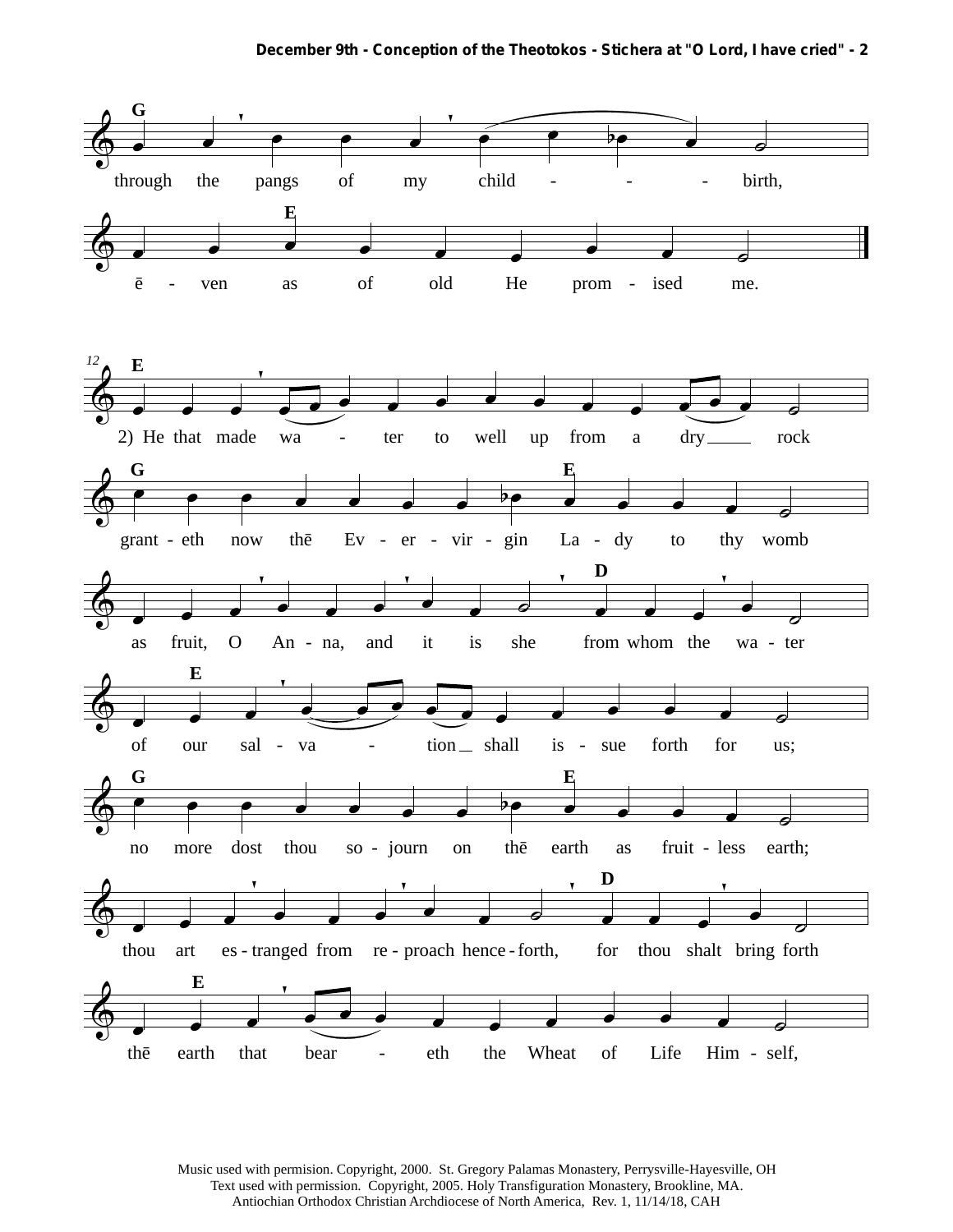**December 9th - Conception of the Theotokos - Stichera at "O Lord, I have cried" - 3**



Music used with permision. Copyright, 2000. St. Gregory Palamas Monastery, Perrysville-Hayesville, OH Text used with permission. Copyright, 2005. Holy Transfiguration Monastery, Brookline, MA. Antiochian Orthodox Christian Archdiocese of North America, Rev. 1, 11/14/18, CAH